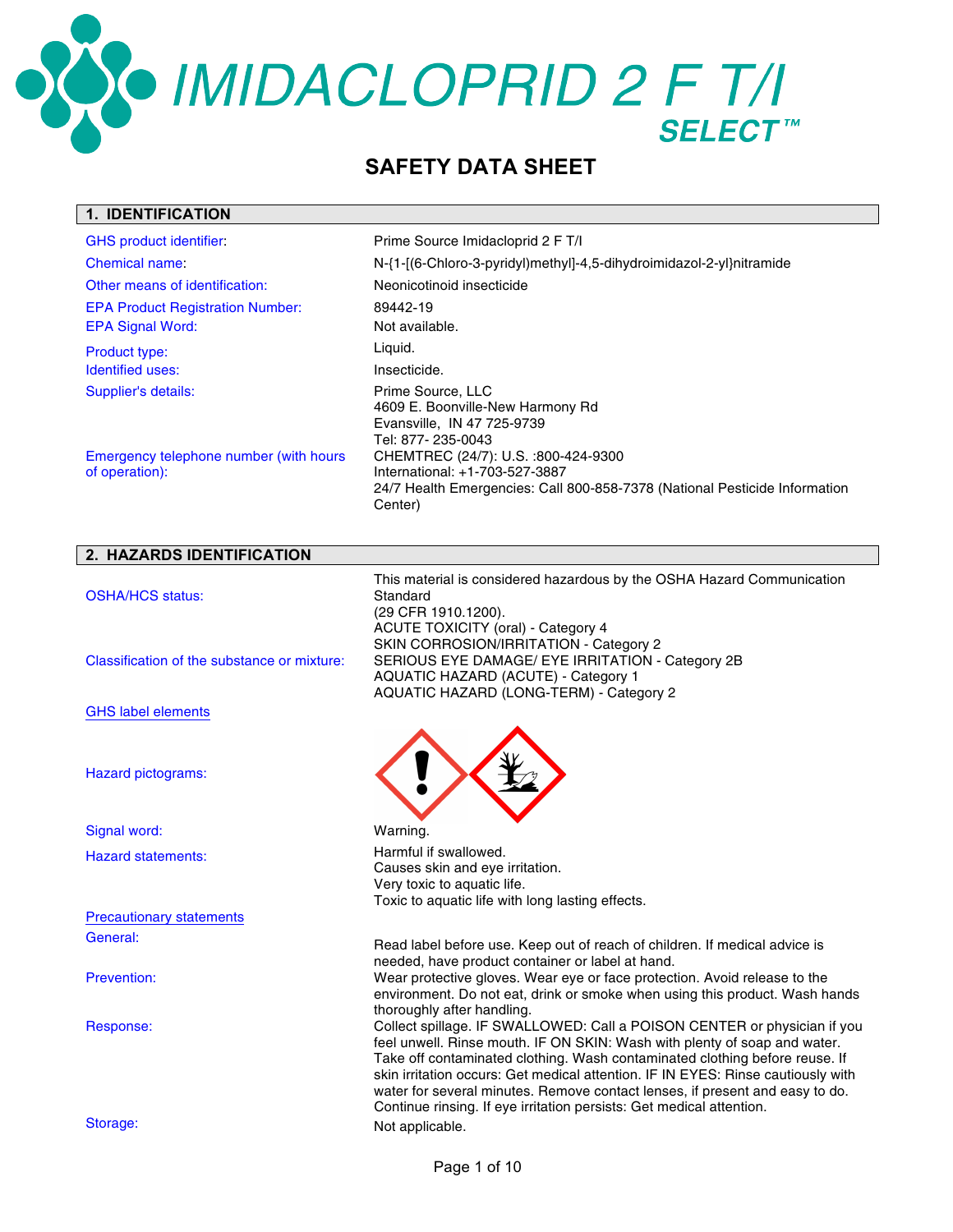### O IMIDACLOPRID 2 F T/I

### **SAFETY DATA SHEET**

Hazards not otherwise Classified: None known.

Disposal: Dispose of contents and container in accordance with all local, regional, national and international regulations.

| 3. Composition/information on ingredients |                                                                      |  |
|-------------------------------------------|----------------------------------------------------------------------|--|
| Substance/mixture:                        | Mixture                                                              |  |
| Chemical name:                            | N-{1-[(6-Chloro-3-pyridyl)methyl]-4,5-dihydroimidazol-2-yl}nitramide |  |
| Other means of identification:            | Neonicotinoid insecticide                                            |  |
| <b>CAS</b> number/other identifiers       |                                                                      |  |
| <b>CAS</b> number:                        | Not applicable.                                                      |  |
| Product code:                             | Not available.                                                       |  |

| <b>Ingredient name</b>                                               |           | <b>CAS number</b> |
|----------------------------------------------------------------------|-----------|-------------------|
| N-{1-[(6-Chloro-3-pyridyl)methyl]-4,5-dihydroimidazol-2-yl}nitramide | $10 - 30$ | 138261-41-3       |
| AU-330                                                               | $30 - 60$ |                   |

Any concentration shown as a range is to protect confidentiality or is due to batch variation.

**There are no additional ingredients present which, within the current knowledge of the supplier and in the concentrations applicable, are classified as hazardous to health or the environment and hence require reporting in this section.**

**Occupational exposure limits, if available, are listed in Section 8.**

### **4. First aid measures**

Description of necessary first aid measures

| Eye contact:  | Immediately flush eyes with plenty of water, occasionally lifting the upper and lower<br>eyelids. Check for and remove any contact lenses. Continue to rinse for at least 20                                                                                                                                                                                                                                                                                                                                                                                                               |
|---------------|--------------------------------------------------------------------------------------------------------------------------------------------------------------------------------------------------------------------------------------------------------------------------------------------------------------------------------------------------------------------------------------------------------------------------------------------------------------------------------------------------------------------------------------------------------------------------------------------|
|               | minutes. Get medical attention.                                                                                                                                                                                                                                                                                                                                                                                                                                                                                                                                                            |
| Inhalation:   | Remove victim to fresh air and keep at rest in a position comfortable for breathing. If not<br>breathing, if breathing is irregular or if respiratory arrest occurs, provide artificial respiration<br>or oxygen by trained personnel. It may be dangerous to the person providing aid to give<br>mouth-to-mouth resuscitation. Get medical attention if adverse health effects persist or are<br>severe. If unconscious, place in recovery position and get medical attention immediately.<br>Maintain an open airway. Loosen tight clothing such as a collar, tie, belt or waistband. In |
|               | case of inhalation of decomposition products in a fire, symptoms may be delayed. The                                                                                                                                                                                                                                                                                                                                                                                                                                                                                                       |
|               | exposed person may need to be kept under medical surveillance for 48 hours.                                                                                                                                                                                                                                                                                                                                                                                                                                                                                                                |
| Skin contact: | Flush contaminated skin with plenty of water. Continue to rinse for at least 20 minutes. Get                                                                                                                                                                                                                                                                                                                                                                                                                                                                                               |
|               | medical attention. Wash clothing before reuse. Clean shoes thoroughly before reuse.                                                                                                                                                                                                                                                                                                                                                                                                                                                                                                        |
| Ingestion:    | Wash out mouth with water. Remove dentures if any. Remove victim to fresh air and keep                                                                                                                                                                                                                                                                                                                                                                                                                                                                                                     |
|               | at rest in a position comfortable for breathing. If material has been swallowed and the                                                                                                                                                                                                                                                                                                                                                                                                                                                                                                    |
|               | exposed person is conscious, give small quantities of water to drink. Stop if the exposed                                                                                                                                                                                                                                                                                                                                                                                                                                                                                                  |
|               | person feels sick as vomiting may be dangerous. Do not induce vomiting unless directed to                                                                                                                                                                                                                                                                                                                                                                                                                                                                                                  |
|               | do so by medical personnel. If vomiting occurs, the head should be kept low so that vomit                                                                                                                                                                                                                                                                                                                                                                                                                                                                                                  |
|               | does not enter the lungs. Get medical attention. If necessary, call a poison center or                                                                                                                                                                                                                                                                                                                                                                                                                                                                                                     |
|               | physician. Never give anything by mouth to an unconscious person. If unconscious, place                                                                                                                                                                                                                                                                                                                                                                                                                                                                                                    |
|               | in recovery position and get medical attention immediately. Maintain an open airway.                                                                                                                                                                                                                                                                                                                                                                                                                                                                                                       |
|               | Loosen tight clothing such as a collar, tie, belt or waistband.                                                                                                                                                                                                                                                                                                                                                                                                                                                                                                                            |
|               | Most important symptoms/effects, acute and delayed Potential acute health effects:                                                                                                                                                                                                                                                                                                                                                                                                                                                                                                         |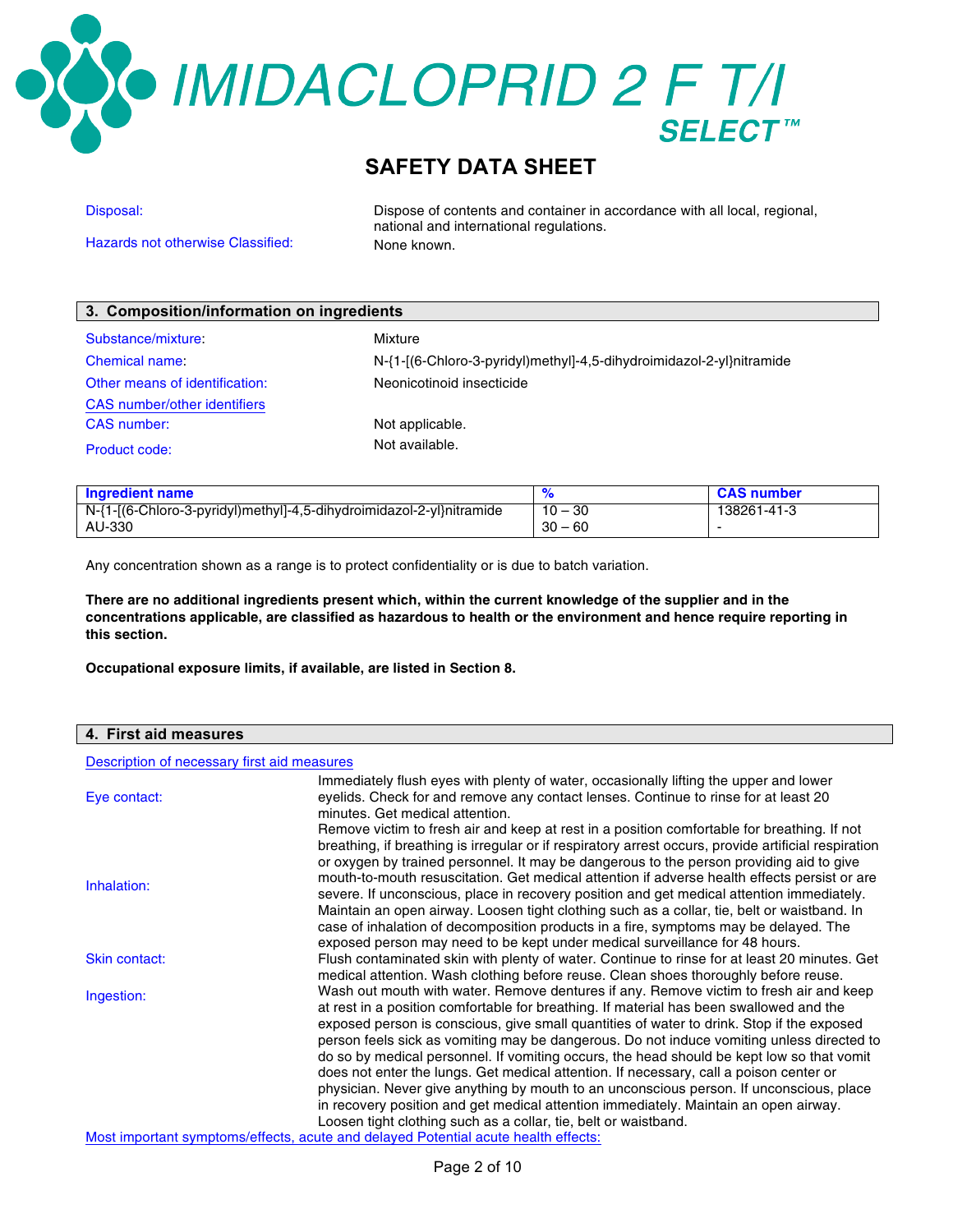OCOMIDACLOPRID 2 F T/I

### **SAFETY DATA SHEET**

| Eye contact:<br>Inhalation:                                                          | Causes serious eye irritation.<br>Exposure to decomposition products may cause a health hazard. Serious effects may be<br>delayed following exposure.                       |  |
|--------------------------------------------------------------------------------------|-----------------------------------------------------------------------------------------------------------------------------------------------------------------------------|--|
| Skin contact:                                                                        | Causes skin irritation.                                                                                                                                                     |  |
| Ingestion:                                                                           | Harmful if swallowed. Irritating to mouth, throat and stomach.                                                                                                              |  |
| Over-exposure signs/symptoms                                                         |                                                                                                                                                                             |  |
| Eye contact:                                                                         | Adverse symptoms may include the following:<br>pain or irritation<br>watering                                                                                               |  |
|                                                                                      | redness                                                                                                                                                                     |  |
| Inhalation:                                                                          | No known significant effects or critical hazards.                                                                                                                           |  |
| Skin contact:                                                                        | Adverse symptoms may include the following:<br>irritation<br>redness                                                                                                        |  |
| Ingestion:                                                                           | No known significant effects or critical hazards.                                                                                                                           |  |
| Indication of immediate medical attention and special treatment needed, if necessary |                                                                                                                                                                             |  |
| Notes to physician:                                                                  | In case of inhalation of decomposition products in a fire, symptoms may be delayed. The<br>exposed person may need to be kept under medical surveillance for 48 hours.      |  |
| <b>Specific treatments:</b>                                                          | No specific treatment.                                                                                                                                                      |  |
| <b>Protection of first-aiders:</b>                                                   | No action shall be taken involving any personal risk or without suitable training. It may be<br>dangerous to the person providing aid to give mouth-to-mouth resuscitation. |  |

**See toxicological information (Section 11)**

| 5. Fire-fighting measures                                 |                                                                                                                                                                                                                                                        |
|-----------------------------------------------------------|--------------------------------------------------------------------------------------------------------------------------------------------------------------------------------------------------------------------------------------------------------|
| Extinguishing media                                       |                                                                                                                                                                                                                                                        |
| Suitable extinguishing media:                             | In case of fire, use water spray (fog), foam, dry chemical or $CO2$ .                                                                                                                                                                                  |
| Unsuitable extinguishing media:                           | None known.                                                                                                                                                                                                                                            |
| Specific hazards arising from the<br>chemical:            | This material is very toxic to aquatic life. This material is toxic to aquatic life with long<br>lasting effects. Fire water contaminated with this material must be contained and<br>prevented from being discharged to any waterway, sewer or drain. |
| Hazardous thermal decomposition<br>products:              | Decomposition products may include the following materials:<br>carbon dioxide<br>carbon monoxide<br>nitrogen oxides<br>halogenated compounds                                                                                                           |
| Special protective actions for fire-<br>fighters:         | No special measures are required.                                                                                                                                                                                                                      |
| <b>Special protective</b><br>equipment for fire-fighters: | Fire-fighters should wear appropriate protective equipment and self-contained breathing<br>apparatus (SCBA) with a full face-piece operated in positive pressure mode.                                                                                 |

### **6. Accidental release measures**

| Personal precautions, protective equipment and emergency procedures |                                                                                                                                                                                                    |  |
|---------------------------------------------------------------------|----------------------------------------------------------------------------------------------------------------------------------------------------------------------------------------------------|--|
|                                                                     | No action shall be taken involving any personal risk or without suitable training. Keep<br>unnecessary and unprotected personnel from entering. Do not touch or walk through                       |  |
| For non-emergency personnel:                                        | spilled material. Avoid breathing vapor or mist. Provide adequate ventilation. Wear<br>appropriate respirator when ventilation is inadequate. Put on appropriate personal<br>protective equipment. |  |
| For emergency responders:                                           | If specialized clothing is required to deal with the spillage, take note of any information<br>in Section 8 on suitable and unsuitable materials. See also the information in "For                 |  |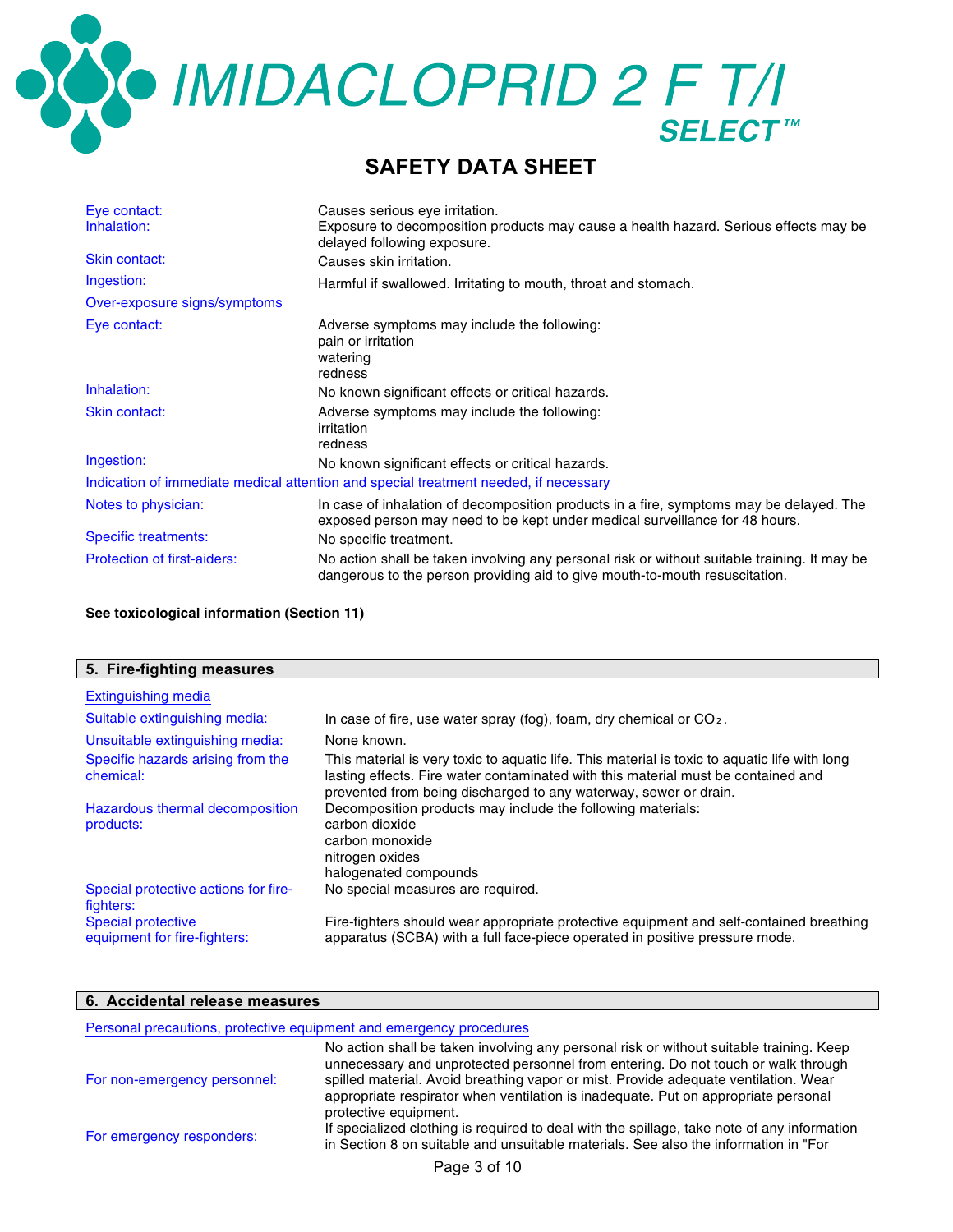## **OCO IMIDACLOPRID 2 F T/I**

### **SAFETY DATA SHEET**

nonemergency personnel".

| <b>Environmental precautions:</b><br>Methods and materials for containment and cleaning up | Avoid dispersal of spilled material and runoff and contact with soil, waterways, drains<br>and sewers. Inform the relevant authorities if the product has caused environmental<br>pollution (sewers, waterways, soil or air). Water polluting material. May be harmful to<br>the environment if released in large quantities. Collect spillage.                                                                                                                                                                                                                                                                                                                                                            |
|--------------------------------------------------------------------------------------------|------------------------------------------------------------------------------------------------------------------------------------------------------------------------------------------------------------------------------------------------------------------------------------------------------------------------------------------------------------------------------------------------------------------------------------------------------------------------------------------------------------------------------------------------------------------------------------------------------------------------------------------------------------------------------------------------------------|
| Small spill:                                                                               | Stop leak if without risk. Move containers from spill area. Dilute with water and mop up<br>if water-soluble. Alternatively, or if water-insoluble, absorb with an inert dry material and<br>place in an appropriate waste disposal container. Dispose of via a licensed waste<br>disposal contractor.                                                                                                                                                                                                                                                                                                                                                                                                     |
| Large spill:                                                                               | Stop leak if without risk. Move containers from spill area. Approach release from<br>upwind. Prevent entry into sewers, water courses, basements or confined areas. Wash<br>spillages into an effluent treatment plant or proceed as follows. Contain and collect<br>spillage with non-combustible, absorbent material e.g. sand, earth, vermiculite or<br>diatomaceous earth and place in container for disposal according to local regulations<br>(see Section 13). Dispose of via a licensed waste disposal contractor. Contaminated<br>absorbent material may pose the same hazard as the spilled product. Note: see Section<br>1 for emergency contact information and Section 13 for waste disposal. |

### **7. Handling and storage**

| Precautions for safe handling                                    |                                                                                                                                                                                                                                                                                                                                                                                                                                                                                                             |
|------------------------------------------------------------------|-------------------------------------------------------------------------------------------------------------------------------------------------------------------------------------------------------------------------------------------------------------------------------------------------------------------------------------------------------------------------------------------------------------------------------------------------------------------------------------------------------------|
| Protective measures:                                             | Put on appropriate personal protective equipment (see Section 8). Do not ingest. Avoid<br>contact with eyes, skin and clothing. Avoid breathing vapor or mist. Avoid release to the<br>environment. Keep in the original container or an approved alternative made from a<br>compatible material, kept tightly closed when not in use. Empty containers retain<br>product residue and can be hazardous. Do not reuse container.                                                                             |
| Advice on general occupational<br>hygiene:                       | Eating, drinking and smoking should be prohibited in areas where this material is<br>handled, stored and processed. Workers should wash hands and face before eating.<br>drinking and smoking. See also Section 8 for additional information on hygiene<br>measures. Remove contaminated clothing and protective equipment before entering<br>eating areas.                                                                                                                                                 |
| Conditions for safe storage,<br>including any incompatibilities: | Store in accordance with local regulations. Store in original container protected from<br>direct sunlight in a dry, cool and well-ventilated area, away from incompatible materials<br>(see Section 10) and food and drink. Keep container tightly closed and sealed until<br>ready for use. Containers that have been opened must be carefully resealed and kept<br>upright to prevent leakage. Do not store in unlabeled containers. Use appropriate<br>containment to avoid environmental contamination. |

### **8. Exposure controls/personal protection**

| <b>Control parameters</b><br>Occupational exposure limits | None.                                                                                                                                                          |
|-----------------------------------------------------------|----------------------------------------------------------------------------------------------------------------------------------------------------------------|
| Appropriate engineering controls:                         | Good general ventilation should be sufficient to control worker exposure to airborne<br>contaminants.                                                          |
| Environmental exposure controls:                          | Emissions from ventilation or work process equipment should be checked to ensure<br>they comply with the requirements of environmental protection legislation. |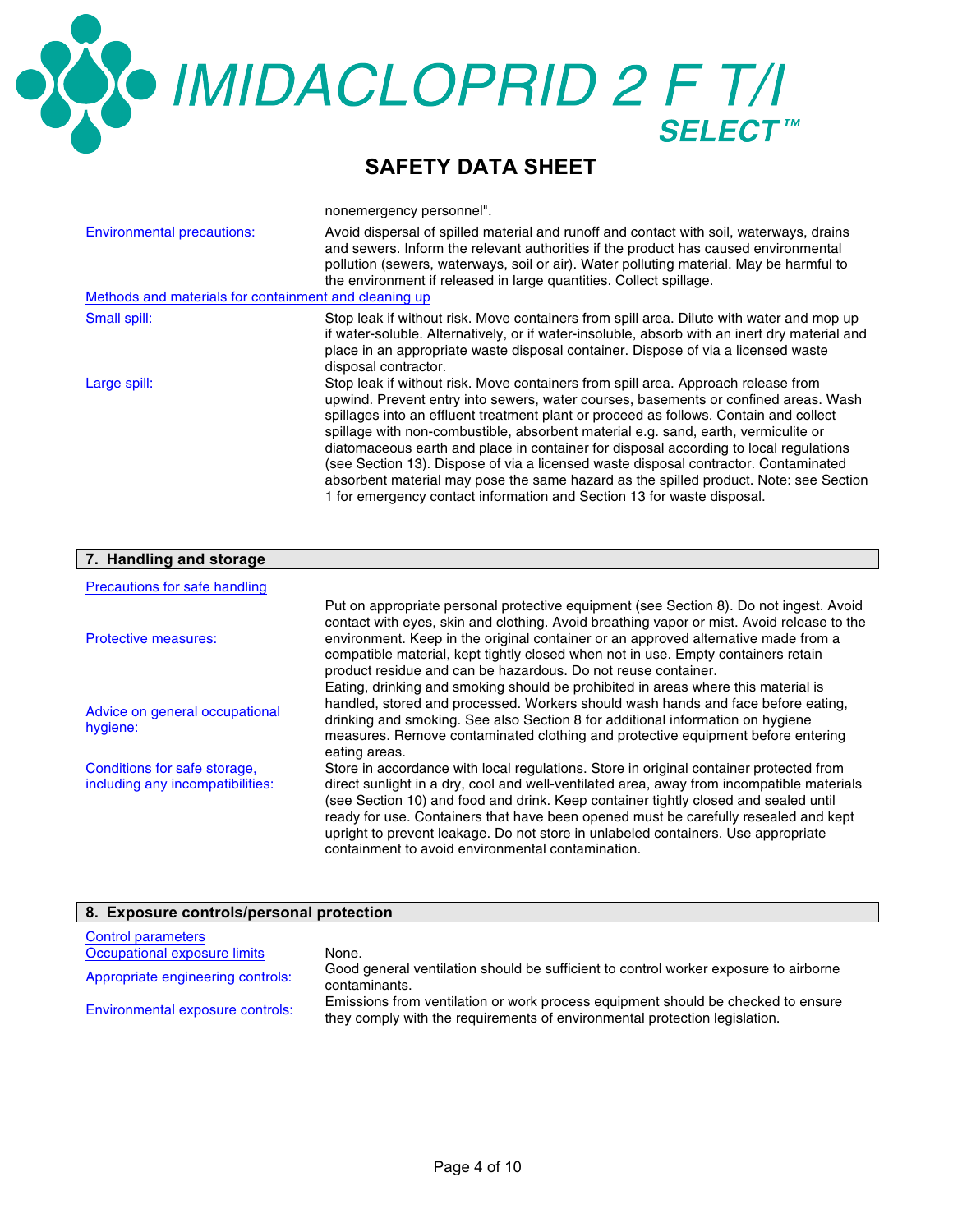# OCOMIDACLOPRID 2 F T/I

### **SAFETY DATA SHEET**

| Individual protection measures |                                                                                                                                                                                                                                                                                                                                                                                                                                                                                                                                                                                                                      |
|--------------------------------|----------------------------------------------------------------------------------------------------------------------------------------------------------------------------------------------------------------------------------------------------------------------------------------------------------------------------------------------------------------------------------------------------------------------------------------------------------------------------------------------------------------------------------------------------------------------------------------------------------------------|
| <b>Hygiene measures:</b>       | Wash hands, forearms and face thoroughly after handling chemical products, before<br>eating, smoking and using the lavatory and at the end of the working period.<br>Appropriate techniques should be used to remove potentially contaminated clothing.<br>Wash contaminated clothing before reusing. Ensure that eyewash stations and safety<br>showers are close to the workstation location.                                                                                                                                                                                                                      |
| Eye/face protection:           | Safety eyewear complying with an approved standard should be used when a risk<br>assessment indicates this is necessary to avoid exposure to liquid splashes, mists,<br>gases or dusts. If contact is possible, the following protection should be worn, unless<br>the assessment indicates a higher degree of protection: chemical splash goggles.                                                                                                                                                                                                                                                                  |
| <b>Skin protection</b>         |                                                                                                                                                                                                                                                                                                                                                                                                                                                                                                                                                                                                                      |
| Hand protection:               | Chemical-resistant, impervious gloves complying with an approved standard should be<br>worn at all times when handling chemical products if a risk assessment indicates this is<br>necessary. Considering the parameters specified by the glove manufacturer, check<br>during use that the gloves are still retaining their protective properties. It should be<br>noted that the time to breakthrough for any glove material may be different for different<br>glove manufacturers. In the case of mixtures, consisting of several substances, the<br>protection time of the gloves cannot be accurately estimated. |
| <b>Body protection:</b>        | Personal protective equipment for the body should be selected based on the task being<br>performed and the risks involved and should be approved by a specialist before<br>handling this product.                                                                                                                                                                                                                                                                                                                                                                                                                    |
| Other skin protection:         | Appropriate footwear and any additional skin protection measures should be selected<br>based on the task being performed and the risks involved and should be approved by a<br>specialist before handling this product.                                                                                                                                                                                                                                                                                                                                                                                              |
| <b>Respiratory protection:</b> | Use a properly fitted, air-purifying or supplied air respirator complying with an approved<br>standard if a risk assessment indicates this is necessary. Respirator selection must be<br>based on known or anticipated exposure levels, the hazards of the product and the safe<br>working limits of the selected respirator.                                                                                                                                                                                                                                                                                        |

### **9. Physical and chemical properties**

| Appearance                             |                                                                                               |
|----------------------------------------|-----------------------------------------------------------------------------------------------|
| <b>Physical state:</b>                 | Liquid. [Suspension.]                                                                         |
| Color:                                 | White.                                                                                        |
| Odor:                                  | Characteristic. [Slight]                                                                      |
| Odor threshold:                        | Not available.                                                                                |
| pH:                                    | 7                                                                                             |
| Melting point:                         | Not available.                                                                                |
| <b>Boiling point:</b>                  | >98.889°C (>210°F)                                                                            |
| Flash point:                           | Closed cup: 242.22°C (468°F)                                                                  |
| <b>Evaporation rate:</b>               | Not available.                                                                                |
| Flammability (solid, gas):             | Not available.                                                                                |
| Lower and upper explosive              | Not available.                                                                                |
| (flammable) limits:                    |                                                                                               |
| Vapor pressure:                        | Not available.                                                                                |
| Vapor density:                         | Not available.                                                                                |
| Relative density:<br>Solubility:       | 0.73 [Powder.]<br>Very slightly soluble in the following materials: cold water and hot water. |
|                                        |                                                                                               |
| Solubility in water:                   | $0.51$ g/l                                                                                    |
| Partition coefficient: noctanol/water: | Not available.                                                                                |
| Auto-ignition temperature:             | Not available.                                                                                |
| Decomposition temperature:             | Not available.                                                                                |
| Viscosity:                             | Not available.                                                                                |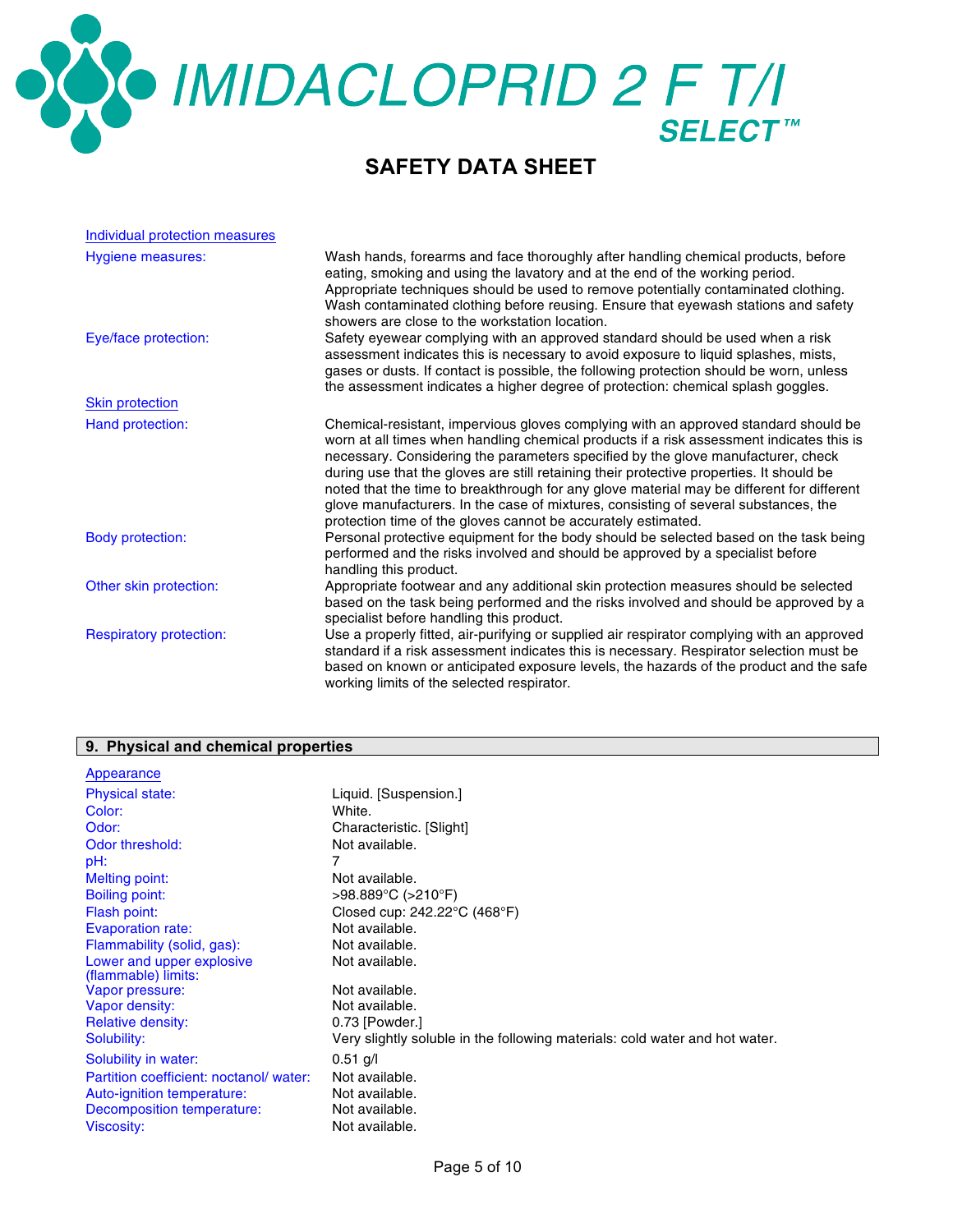**SO IMIDACLOPRID 2 F T/I** 

### **SAFETY DATA SHEET**

| 10. Stability and reactivity                    |                                                                                                                                   |
|-------------------------------------------------|-----------------------------------------------------------------------------------------------------------------------------------|
| <b>Reactivity:</b>                              | No specific test data related to reactivity available for this product or its ingredients.                                        |
| <b>Chemical stability:</b>                      | The product is stable.                                                                                                            |
| Possibility of hazardous reactions:             | Under normal conditions of storage and use, hazardous reactions will not occur.                                                   |
| Conditions to avoid:<br>Incompatible materials: | Avoid temperatures above 38 °C (100 °F).<br>Reactive or incompatible with the following materials: oxidizing materials and acids. |
| Hazardous decomposition<br>products:            | Under normal conditions of storage and use, hazardous decomposition products should<br>not be produced.                           |

### **11. Toxicological information**

### Information on toxicological effects

### Acute toxicity

| <b>Product/ingredient name</b>          | <b>Result</b> | <b>Species Dose</b> |             | <b>Exposure</b> |
|-----------------------------------------|---------------|---------------------|-------------|-----------------|
| N-{1-[(6-Chloro-3-pyridyl)methyl]-4, 5- | LD50 Dermal   | Rat                 | >5000 mg/kg |                 |
| dihydroimidazol-2-yl}nitramide          |               |                     |             |                 |
|                                         | LD50 Oral     | Rat                 | 410 mg/kg   |                 |

### Irritation/Corrosion

There is no data available.

**Sensitization** There is no data available.

**Carcinogenicity** There is no data available.

Specific target organ toxicity (single exposure) There is no data available.

Specific target organ toxicity (repeated exposure) There is no data available.

Aspiration hazard There is no data available.

Information on the likely miormation on the likely<br>routes of exposure:<br> $Dermal contact. Eye contact. Inhalation.$ Potential acute health effects Eye contact: Causes serious eye irritation. Inhalation: Exposure to decomposition products may cause a health hazard. Serious effects may be delayed following exposure. Skin contact: Causes skin irritation. Ingestion: Harmful if swallowed. Irritating to mouth, throat and stomach.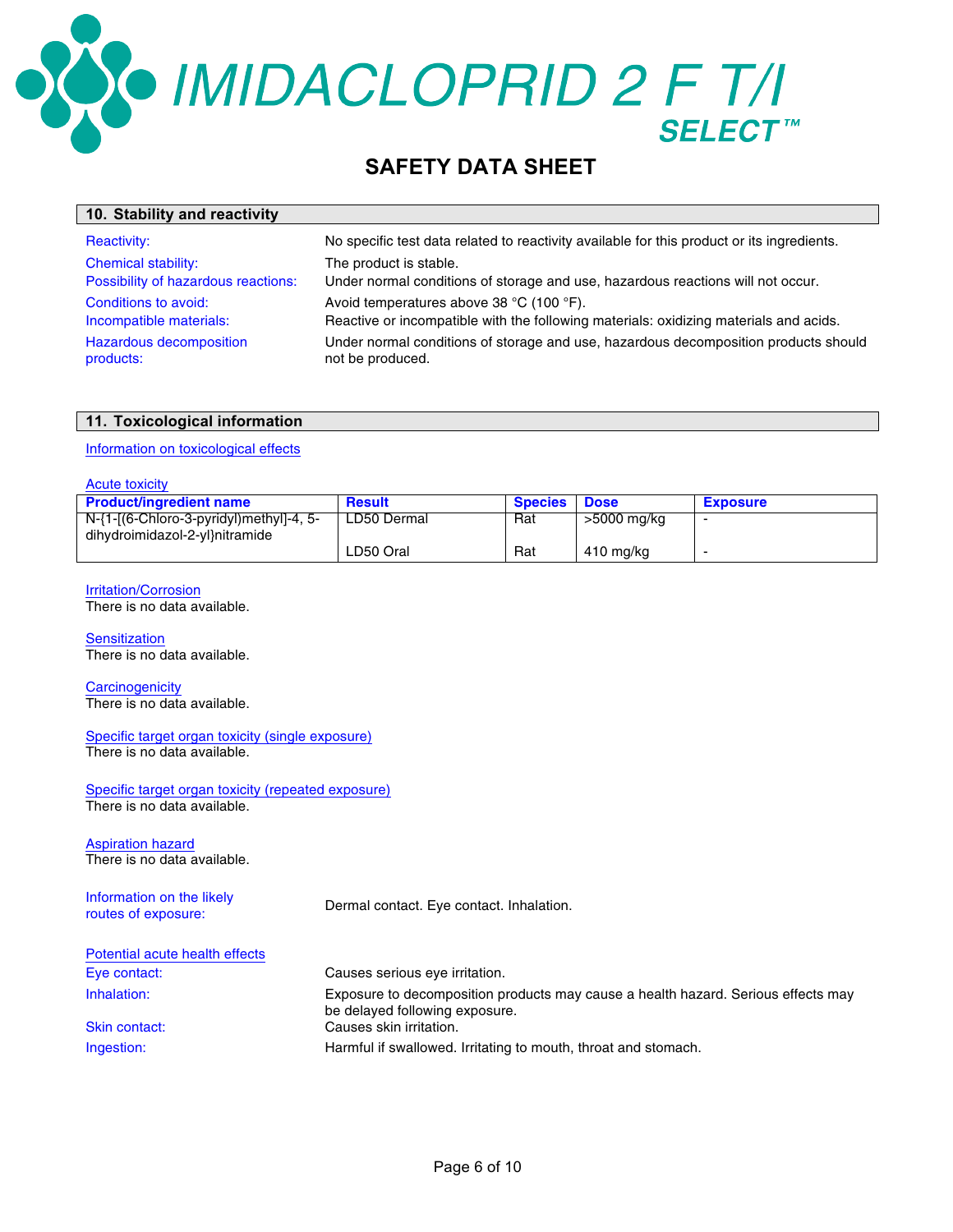**SOO IMIDACLOPRID 2 F T/I** 

### **SAFETY DATA SHEET**

|                                                                | Symptoms related to the physical, chemical and toxicological characteristics             |
|----------------------------------------------------------------|------------------------------------------------------------------------------------------|
| Eye contact:                                                   | Adverse symptoms may include the following:<br>pain or irritation<br>watering<br>redness |
| Inhalation:                                                    | No known significant effects or critical hazards.                                        |
| Skin contact:                                                  | Adverse symptoms may include the following:<br>irritation<br>redness                     |
| Ingestion:                                                     | No known significant effects or critical hazards.                                        |
|                                                                | Delayed and immediate effects and also chronic effects from short and long term exposure |
| Short term exposure                                            |                                                                                          |
| <b>Potential immediate Effects:</b>                            | No known significant effects or critical hazards.                                        |
| Potential delayed effects:<br>Long term exposure               | No known significant effects or critical hazards.                                        |
| <b>Potential immediateEffects:</b>                             | No known significant effects or critical hazards.                                        |
| Potential delayed effects:<br>Potential chronic health effects | No known significant effects or critical hazards.                                        |
| General:                                                       | No known significant effects or critical hazards.                                        |
| Carcinogenicity:                                               | No known significant effects or critical hazards.                                        |
| Mutagenicity:                                                  | No known significant effects or critical hazards.                                        |
| Teratogenicity:                                                | No known significant effects or critical hazards.                                        |
| Developmental effects:                                         | No known significant effects or critical hazards.                                        |
| <b>Fertility effects:</b>                                      | No known significant effects or critical hazards.                                        |
|                                                                |                                                                                          |

### Numerical measures of toxicity

| Acute toxicity estimates |                  |
|--------------------------|------------------|
| <b>Route</b>             | <b>ATE value</b> |
| Oral                     | 1915.9 mg/kg     |

### **12. Ecological information**

| <b>Toxicity</b>                                                               |                                                                                                                                                                              |                                                                                                                                                                 |                                                       |
|-------------------------------------------------------------------------------|------------------------------------------------------------------------------------------------------------------------------------------------------------------------------|-----------------------------------------------------------------------------------------------------------------------------------------------------------------|-------------------------------------------------------|
| <b>Product/ingredient name</b>                                                | <b>Result</b>                                                                                                                                                                | <b>Species</b>                                                                                                                                                  | Exposure                                              |
| N-{1-[(6-Chloro-3-pyridyl)<br>methyl]-4, 5-dihydroimidazol-<br>2-yl}nitramide | Acute EC50 1 µg/L Fresh water<br>Acute EC50 6029 µg/L Fresh water<br>Acute LC50 83 ppm Fresh water<br>Chronic NOEC 10 ppm Fresh water<br>Chronic NOEC 0.625 mg/L Fresh water | Crustaceans - Cypretta seurati<br>Daphnia - Daphnia magna - Nauplii<br>Fish - Oncorhynchus mykiss<br>Algae - Scenedesmus subspicatus<br>Daphnia - Daphnia magna | 48 hours<br>48 hours<br>96 hours<br>4 days<br>21 days |
|                                                                               | Chronic NOEC 1.2 ppm                                                                                                                                                         | Fish - Oncorhynchus mykiss                                                                                                                                      | 98 days                                               |

Persistence and degradability There is no data available.

| <b>Bioaccumulative potential</b>                                      |                    |            |           |
|-----------------------------------------------------------------------|--------------------|------------|-----------|
| Product/ingredient name                                               | LOGP <sub>ow</sub> | <b>BCF</b> | Potential |
| N-{1-[(6-Chloro-3-pyridyl)methyl]-4, 5-dihydroimidazol-2-yl}nitramide | 0.57               |            | LOW       |

Mobility in soil

Soil/water partition coefficient  $(K<sub>oc</sub>)$ : Not available.

Other adverse effects: No known significant effects or critical hazards.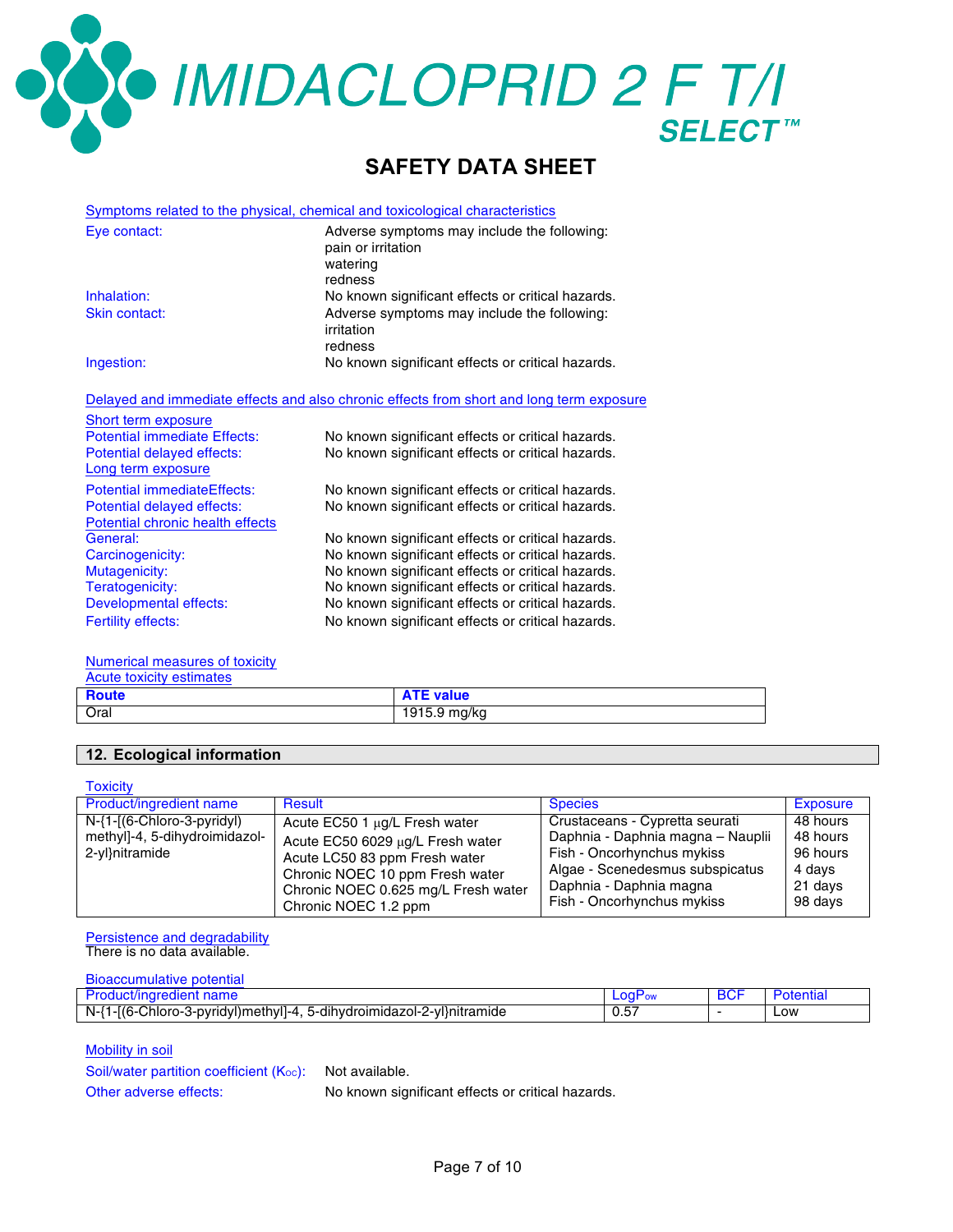## ● IMIDACLOPRID 2 F T/I

### **SAFETY DATA SHEET**

### **13. Disposal considerations**

Disposal methods:

The generation of waste should be avoided or minimized wherever possible. Disposal of this product, solutions and any by-products should comply with the requirements of environmental protection and waste disposal legislation and any regional local authority requirements. Dispose of surplus and non-recyclable products via a licensed waste disposal contractor. Waste should not be disposed of untreated to the sewer unless fully compliant with the requirements of all authorities with jurisdiction. Waste packaging should be recycled. Incineration or landfill should only be considered when recycling is not feasible. This material and its container must be disposed of in a safe way. Care should be taken when handling empty containers that have not been cleaned or rinsed out. Empty containers or liners may retain some product residues. Avoid dispersal of spilled material and runoff and contact with soil, waterways, drains and sewers.

### **14. Transportation information**

|                                   | <b>DOT Classification</b>                                                                                                                                                                                                                                 | <b>IMDG</b>                                                                                                | <b>IATA</b>                                                                                                                               |
|-----------------------------------|-----------------------------------------------------------------------------------------------------------------------------------------------------------------------------------------------------------------------------------------------------------|------------------------------------------------------------------------------------------------------------|-------------------------------------------------------------------------------------------------------------------------------------------|
| <b>UN</b> number                  | <b>UN3082</b>                                                                                                                                                                                                                                             | <b>UN3082</b>                                                                                              | <b>UN3082</b>                                                                                                                             |
| <b>UN</b> proper<br>shipping name | ENVIRONMENTALLY<br>HAZARDOUS SUBSTANCE,<br>LIQUID, N.O.S. (N-{1-[(6-Chloro-3-                                                                                                                                                                             | ENVIRONMENTALLY<br>HAZARDOUS SUBSTANCE,<br>LIQUID, N.O.S. (N-{1-[(6-                                       | ENVIRONMENTALLY<br>HAZARDOUS SUBSTANCE,<br>LIQUID, N.O.S. (N-{1-[(6-Chloro-                                                               |
|                                   | pyridyl)methyl]-4,5-dihydroimidazol-<br>2-yl}nitramide)                                                                                                                                                                                                   | Chloro-3-pyridyl)methyl]-4,5-<br>dihydroimidazol-2-<br>yl}nitramide)                                       | 3-pyridyl)methyl]-4,5-<br>dihydroimidazol-2-yl}nitramide)                                                                                 |
| Transport                         | 9                                                                                                                                                                                                                                                         | 9                                                                                                          | 9                                                                                                                                         |
| hazard class(es)                  |                                                                                                                                                                                                                                                           |                                                                                                            |                                                                                                                                           |
| Packing group                     | Ш                                                                                                                                                                                                                                                         | Ш                                                                                                          | Ш                                                                                                                                         |
| Environmental<br>hazards          | Yes.                                                                                                                                                                                                                                                      | Yes.                                                                                                       | Yes.                                                                                                                                      |
| <b>Additional</b><br>information  | Non-bulk packages of this product<br>are not regulated as hazardous<br>materials unless transported by<br>inland waterway. The marine<br>pollutant mark is not required when<br>transported on inland waterways in<br>sizes of $\leq$ 5 L or $\leq$ 5 kg. | The marine pollutant mark is<br>not required when<br>transported in sizes of $\leq 5$ L or<br>$\leq$ 5 kg. | The environmentally hazardous<br>substance mark is not required<br>when transported in sizes of $\leq 5$ L<br>or $\leq$ 5 kg.<br>AFRG:151 |

Special precautions for user: **Transport within user's premises:** always transport in closed containers that are upright and secure. Ensure that persons transporting the product know what to do in the event of an accident or spillage. Not available.

Transport in bulk according to Annex II of MARPOL 73/78 and the IBC Code: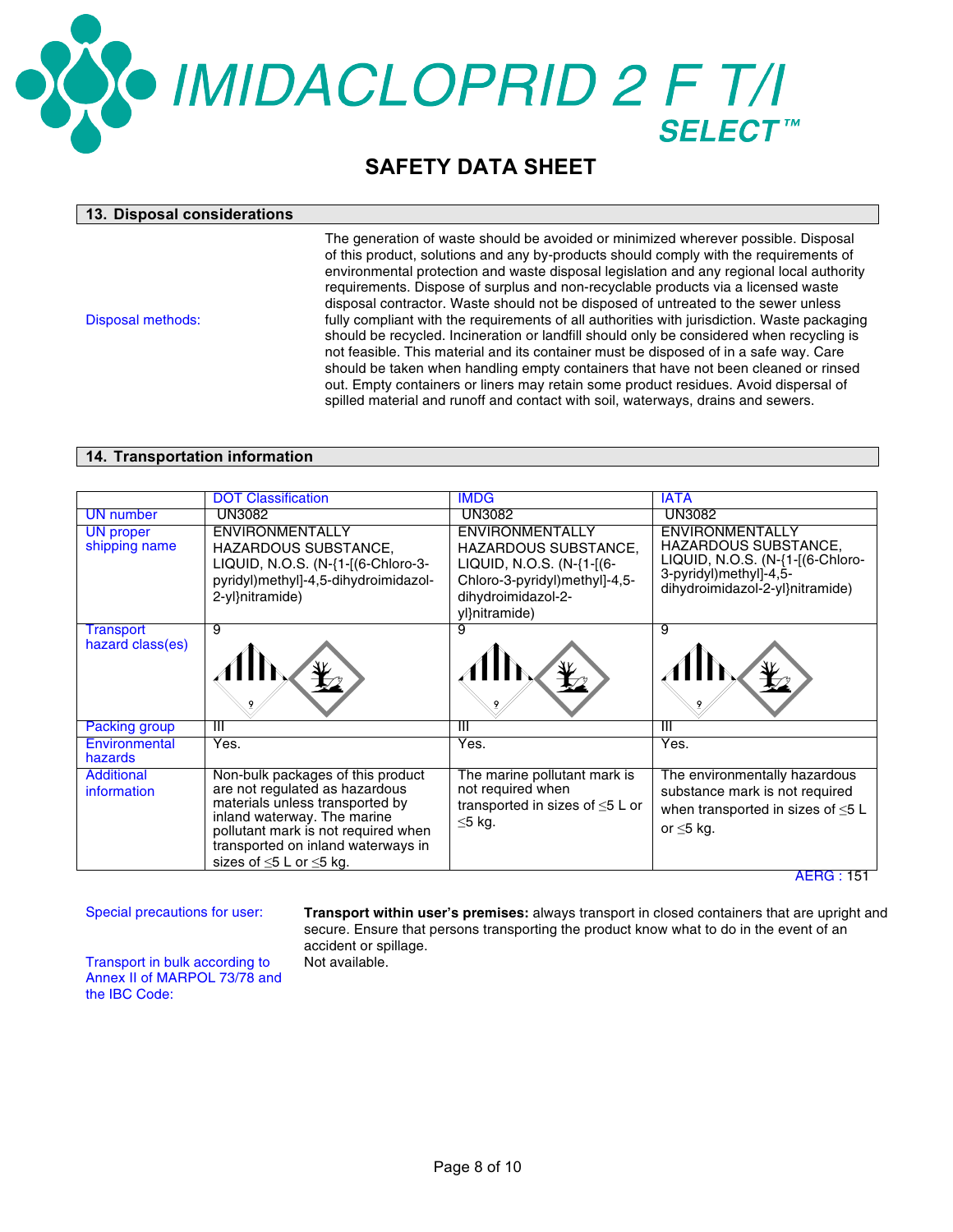### **OMIDACLOPRID 2 F T/I SELECT™**

### **SAFETY DATA SHEET**

### **15. Regulatory Information**

### U.S. Federal regulations:

SARA 311/312

Clean Air Act Section 112 (b) Hazardous Air Pollutants (HAPs): Not listed Clean Air Act Section 602 Class I Substances: Not listed Clean Air Act Section 602 Class II Substances: Not listed DEA List I Chemicals (Precursor Chemicals): Not listed DEA List II Chemicals (Essential Chemicals) Not listed SARA 302/304 Composition/information on ingredients No products were found. SARA 304 RQ Not applicable.

### Not determined **United States inventory (TSCA 8b):** Not determined.

**TSCA 8(a) CDR Exempt/Partial exemption:**

**CATA STISTS**<br>Classification **Immediate** (acute) health hazard

Composition/information on ingredients

| <b>Name</b>                                                              | $\%$      | Fire<br>hazard | Sudden release<br>of pressure | Reactive | Immediate (acute)<br>health hazard | <b>Delaved</b><br>(chronic)<br>health hazard |
|--------------------------------------------------------------------------|-----------|----------------|-------------------------------|----------|------------------------------------|----------------------------------------------|
| N-{1-[(6-Chloro-3-pyridyl)methyl]-4,<br>5-dihydroimidazol-2-yl}nitramide | $10 - 30$ | No.            | No.                           | No.      | Yes.                               | No.                                          |
| AU-330                                                                   | $30 - 60$ | No.            | No.                           | No.      | Yes.                               | No.                                          |

### State regulations Massachusetts: None of the components are listed. New York: None of the components are listed. New Jersey: None of the components are listed. Pennsylvania: None of the components are listed. California Prop. 65 No products were found.

International regulations

International lists:

**Australia inventory (AICS):** Not determined. **China inventory (IECSC):** Not determined. **Japan inventory:** Not determined. **Korea inventory:** Not determined. **Malaysia Inventory (EHS Register):** Not determined. **New Zealand Inventory of Chemicals (NZIoC):** Not determined. **Philippines inventory (PICCS):** Not determined. **Taiwan inventory (CSNN):** Not determined. Chemical Weapons Convention List Schedule I Chemicals: Not listed

Chemical Weapons Convention List Schedule II Chemicals: Not listed Chemical Weapons Convention List Schedule III Chemicals: Not listed